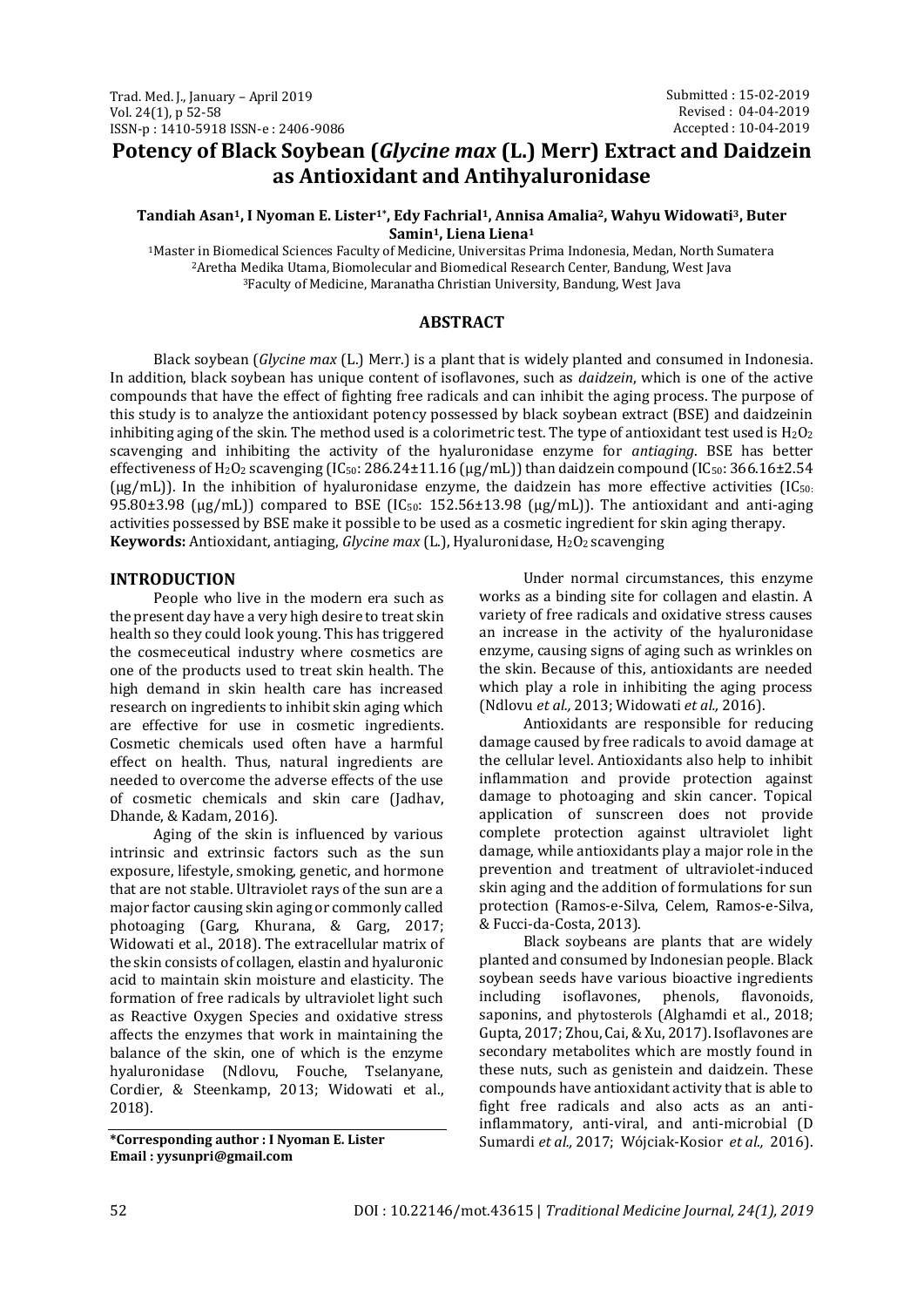Hence, in this study, it is needed to reveal the antioxidant and antiaging potential possessed by black soybeans using  $H<sub>2</sub>O<sub>2</sub>$  scavenging assay and inhibition of hyaluronidase as antiaging test.

# **METHODOLOGY**

### **Materials**

Black soybeans were obtained from Unit Pengelolaan Benih Sumber (UPBS) Balai Penelitian Tanaman Aneka Kacang dan Umbi, Malang, East Java, Daidzein (Chengdu Biopurify, BP0445), *Ferrous Ammonium Sulfate* (Sigma 7783859), DMSO (Merck 1.02952.1000), H2O2 (Merck 1.08597.1000), 1,10-*phenanthroline* (Sigma 131377), *Sodium phosphate monobasic* (Merck 567545), *Hyaluronic acid* (Sigma H5542), *Hyaluronidase from bovine testes type I-S* (Sigma H3506), *Sodium chloride* (Merck 1064040500), *Bovine Serum Albumin* or BSA (Sigma A4503), *Sodium Acetate* (Merck 1062681000), *Acetic Acid*  (Merck 100063), *Hydrochloride acid solution* (Merck 109057), *Sodium hydroxide* (Merck 106498), aquades.

#### **Preparation of Black Soybean Extract (BSE)**

A total of 250g of dried black soy bean was milled and stored to the maserator for extraction. The solvent used was ethanol 70%. The filtrate was collected every 24 hours and ethanol was added until the resulting filtrate was colorless. The filtrate was then evaporated using a *rotary evaporator* at 50 ° C until a paste extract was formed. The extract from black soybeans was then stored at -20 ° C (Widowati et al., 2018, 2016, 2017).

#### **H2O2 Scavenging Assay**

60 µL black soybean extract and daidzein in various concentration was added to well test and in well blanks in 96-well plate (TPP 92096). Furthermore,12 µL of *Ferrous Ammonium Sulfate*  (1 mM) was added to the well control and sample wells. 63 µL DMSO was added in the well control and 90  $\mu$ L in the well blank, followed by 3  $\mu$ L of H2O2 (5 mM) to the well sample. Then, after adding H2O2 mixed solution of the controls, samples and blanks into *96-well plates*, itwas then incubated for 5 minutes in a dark room at RT. Then each mixture of sample and blank was added 75 µL of 1,10 *phenanthroline*, then incubated again for 10 minutes in a dark room with room temperature. Absorbance was measured at 510 nm using spectrophotometer *Multiskan Go Reader* (Thermo Fisher Scientific 1510).

 $% H<sub>2</sub>O<sub>2</sub>$  scavenging Activity = Absorbance Sample/Absorbance Control x 100

#### **Hyaluronidase Inhibition Assay**

Inhibition of hyaluronidase enzyme activity was measured based on the method described by Sigma Aldrich and (Tu & Tawata, 2015), with slight modifications (Widowati et al., 2018, 2016, 2017). A mixture of solutions consisted of 25 µL samples (0.78 - 50 µg / mL), 3 µL enzyme *hyaluronidase from IS type bovine testes* (0.02 mg / mL) and 12 µL phosphate buffer (300 mM of  $NaH<sub>2</sub>PO<sub>4</sub>$  pH5.35 adjusted with HCl and NaOH), then incubated at 37 ° C for 10 minutes. In addition, it was also prepared for controls containing only 3 µL enzymes and 37 µL phosphate buffers and blanks containing only 15 µL phosphate buffers and 25 µL samples. Furthermore, a mixture of 10 µL of *hyaluronic acid*  as a substrate was added and re-incubated at 37 ° C for 45 minutes. The stop solution in the form of *acid albumin,* contains 0.1% BSA, *Sodium Acetate*  24 mM and *Acetic Acid* 79 mM, was added as much as 100 µL into the solution and left at RT for 10 min. Absorbance was measured at 600 nm using *Multiskan Go Reader* (Thermo Fisher Scientific 1510).

% Hyaluronidase inhibition activity =  $(C-S)/C x$ 100

C : absorbance of enzyme activity without sample; S : absorbance of enzyme activity with the addition of the tested sample

#### **Data analysis**

The results in group were analyzed using the SPSS program with One-Way test and followed by Post Hoc Test with Tukey HSD test to see significances among concentration in group. The significances between BSE and Daidzein activities were also analyzed using Mann-Whitney U Test with significance level is 0.05. The test results of H2O2 scavenging activity and antihyaluronidase were continued by determining the inhibition concentration 50 ( $IC_{50}$ ) value.

#### **RESULTS AND DISCUSSION**

Human skin aging is one of the complex biological processes. Aging on the skin can be caused by two factors, namely internal and external. Internal factors are impact of aging on the skin caused by a person's genetic changes that cause disruption of physiology, metabolism and cell reproduction (Kenyon, 2010). Unlike internal factors, the causes of external skin aging or from outside the body are usually caused by UV radiation or called *photoaging*.

UV radiation is absorbed directly by the skin, causing an increase of *Reactive Oxygen Species*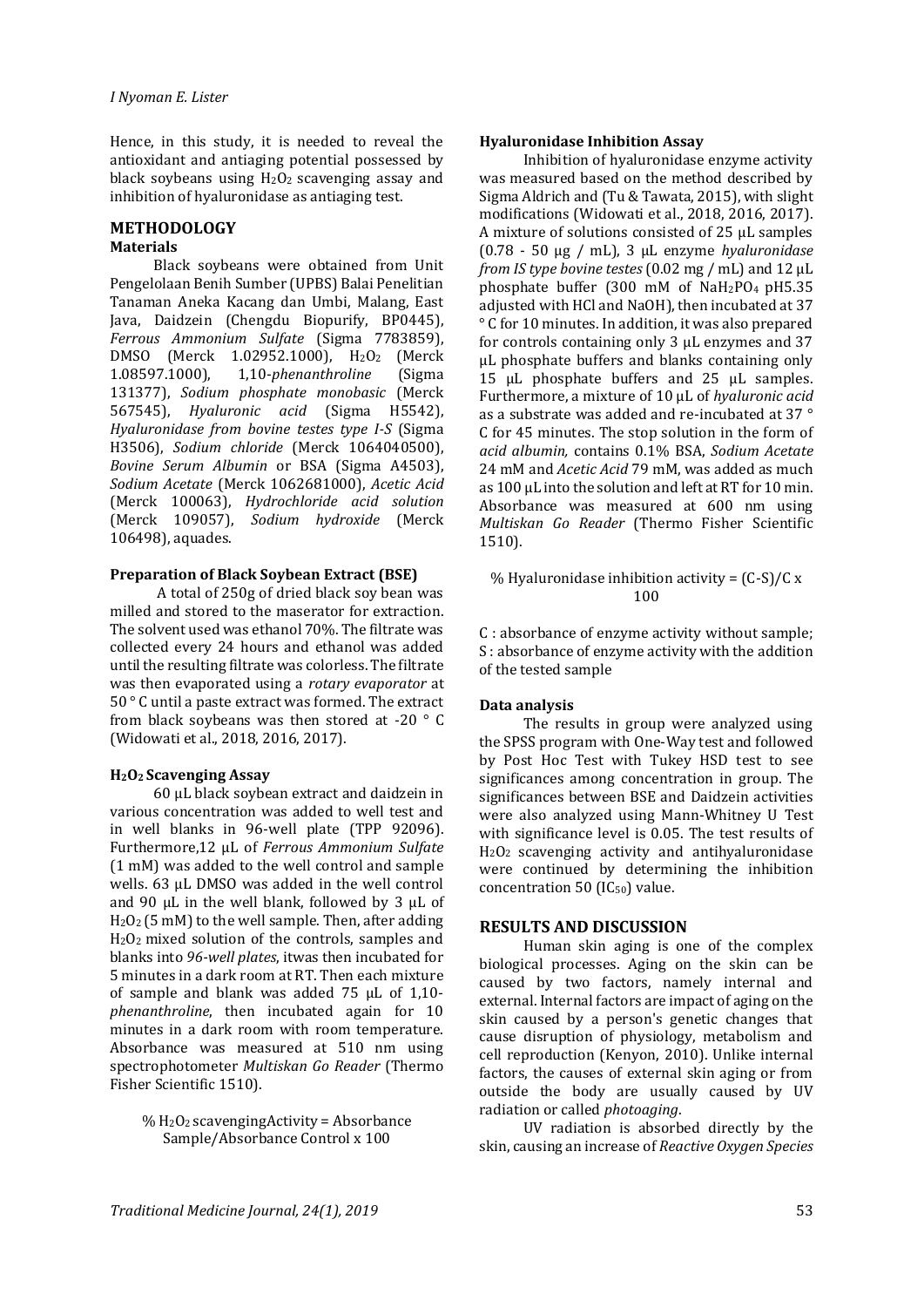

Figure 1. Effect Concentrations of BSE and Daidzein toward  $H_2O_2$  Scavenging Activity. Each value is expressed as the mean ± SD of triplicate determinations. Statistical analysis was performed using one-way ANOVA ( $p<0.05$ ). Different letters (a, b, c, d, e, f) above the bars in the same group show significant differences at the 0.05 significance level, based on the Tukey HSD Post Hoc Test.

Table I. The IC50 Value of H2O2 Scavenging Activity of BSE and Daidzein

| <b>Sample</b> | <b>Linear Equation</b> | R <sub>2</sub> | $IC_{50}$ ( $\mu$ g/mL) | $IC_{50}$ ( $\mu$ g/mL) |
|---------------|------------------------|----------------|-------------------------|-------------------------|
| <b>BSE</b>    | $Y = 0.1425x + 11.045$ | 0.97           | 273.37                  | $286.24 \pm 11.16$      |
|               | $Y = 0.1323x + 11.345$ | 0.95           | 292.18                  |                         |
|               | $Y = 0.1334x + 10.891$ | 0.97           | 293.17                  |                         |
|               | $Y = 0.1361x + 11.094$ | 0.97           | 285.86                  |                         |
| Daidzein      | $Y = 0.1182x + 6.5597$ | 0.96           | 367.62                  | $366.16 \pm 2.54$       |
|               | $Y = 0.1205x + 5.7014$ | 0.96           | 367.62                  |                         |
|               | $Y = 0.1196x + 6.5574$ | 0.96           | 363.23                  |                         |
|               | $Y = 0.1194x + 6.2728$ | 0.96           | 367.52                  |                         |

(ROS) which results in oxidative stress in cells and damages the cell membrane, damage to mitochondria and DNA. In addition, ROS also plays a very important role in the aging process (Wlaschek *et al.,* 2001). ROS or free radicals has unpaired electrons in their outer orbitals (Clarkson & Thompson, 2000). UV radiation increases ROS results in damage to the formation of collagen fibers. Collagen is an important molecule in the formation of the skin (Mukherjee, Maity, Nema, & Sarkar, 2011).

ROS caused by UV radiation is very dangerous for body. It is needed compounds to balance ROS in the body. Antioxidants are an important compound that can protect damage caused by oxidative stress (Mahdi-Pour, Jothy, Latha, Chen, & Sasidharan, 2012). Antioxidants work by donating one electron, this can balance the ROS that has free electrons outside their orbit.

The hydrogen peroxide  $(H_2O_2)$  scavenging activity was measured by the reaction method of

ferrous ammonium sulphate and phenanthroline with a little modification. Ferrous ammonium sulphate was reacted with phenanthroline, forming Fe2+-tri-phenanthroline complex (orange in color), the existence of  $H_2O_2$  in the reaction will not form orange complex (Mukhopadhyay *et al.,* 2016).  $H_2O_2$  scavenging activity from BSE and daidzein (Figure 1)

At the highest concentration 500 µg/mL, BSE showed higher  $H_2O_2$  scavenging activity (76.94 %) compared to Daidzein (62.92 %) (Figure 1). Based on (Table I), BSE suggested smaller  $IC_{50}$ value  $(286.24 \pm 11.16 \mu g/mL)$  than daidzein  $(366.16 \pm 2.54 \mu g/mL)$ , implicating BSE had better antioxidant activity than daidzein. Nevertheless, there is no significant difference between BSE and daidzein at scavenging H<sub>2</sub>O<sub>2</sub>.

Hyaluronidase is a group of proteases that function in the degradation of hyaluronic acid (HA), one of the extracellular matrix constituents (ECM), by catalyzing hyaluronic hydrolysis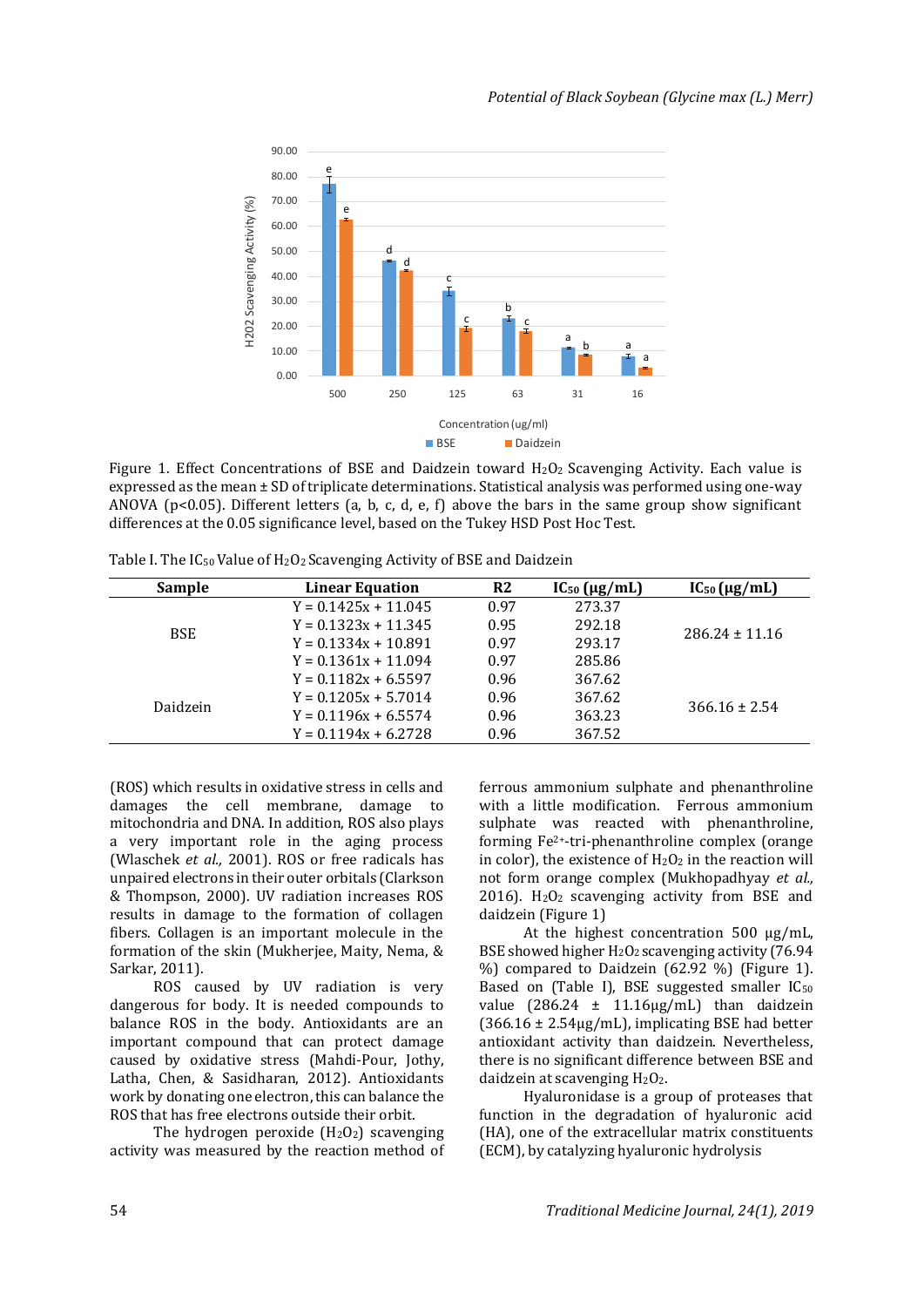

Figure 2. Effect Concentrations of BSE and Daidzein toward  $H_2O_2$  Scavenging Activity. Each value is expressed as the mean ± SD of triplicate determinations. Statistical analysis was performed using one-way ANOVA ( $p<0.05$ ). Different letters (a, b, c, d, e) above the bars in the same group show significant differences at the 0.05 significance level, based on the Tukey HSD Post Hoc Test.

Table II. The IC<sup>50</sup> Value of Hyaluronidase Inhibition Activity of BSE and Daidzein

| Sample     | <b>Linear Equation</b> | R <sub>2</sub> | $IC_{50}$ ( $\mu$ g/mL) | $IC_{50}$ ( $\mu$ g/mL) |
|------------|------------------------|----------------|-------------------------|-------------------------|
| <b>BSE</b> | $Y = 0.2651x + 9.7338$ | 0.97           | 151.89                  | $152.56 \pm 13.98$      |
|            | $Y = 0.2405x + 9.8709$ | 0.94           | 166.86                  |                         |
|            | $Y = 0.2873x + 10.087$ | 0.96           | 138.92                  |                         |
|            | $Y = 0.2643x + 9.8972$ | 0.96           | 151.73                  |                         |
| Daidzein   | $Y = 0.3283x + 19.570$ | 0.96           | 92.69                   | $95.80 \pm 3.98$        |
|            | $Y = 0.3235x + 19.457$ | 0.93           | 94.41                   |                         |
|            | $Y = 0.2956x + 20.355$ | 0.94           | 100.29                  |                         |
|            | $Y = 0.315x + 19.79$   | 0.96           | 95.65                   |                         |

reactions. Hyaluronidase decreases hyaluronan viscosity thereby increasing ECM and tissue permeability (Widowati *et al.,* 2018, 2016, 2017).

This study showed that at highest concentration (166.67 µg/mL), daidzein had  $(71.44 \pm 3.13\%)$  better inhibition activity than BSE (51.50 ± 4.75%), performing daidzein had stronger ability than BSE to inhibit hyaluronidase enzyme (Fig. 2). BSE had higher  $IC_{50}$  value (152.56  $\pm$  13.98)  $\mu$ g/mL) than daidzein (95.80 ± 3.98  $\mu$ g/mL), suggesting that daidzein showed more effective inhibitory activity of hyaluronidase enzyme compared to BSE (Table II).

The antioxidant activity of black soybeans and daidzein compound was proven by activity tests using the  $H_2O_2$  scavenging activity. Hydrogen peroxide  $(H_2O_2)$  is an important compound in the body because it has the ability to penetrate into cell membranes. However, excess hydrogen peroxide in the body can be toxic because it can increase hydroxyl radicals in cells(Gülçin, Huyut, Elmastaş, & Aboul-Enein, 2010). Hydroxyl radicals are *Reactive Oxygen Species* (ROS) which can cause some damage to cells (Pavithra & Vadivukkarasi, 2015).

BSE had better antioxidant acivity than daidzein which can be seen from the concentration of IC50 value. This was presumably because BSE was a *crude extract* which still allowed the potential of other compounds while daidzein is a pure compound. Research conducted by showed that 70% ethanol extract from BSE was able to reduce ABTS as free radicals, showing that BSE had a high antioxidant potential (Prvulović, Malenčić, & Miladinović, 2017).

Even though BSE has better antioxidant activity than daidzein and daidzein has better antihyaluronidase activity than BSE, there is no significance activity between the groups. According to Mann-Whitney U Test, significant level between BSE and daidzein is 0.080 (the significance level of the test is 0.05). Meanwhile, significance level in inihibition of hyaluronidase activity is 0.314 which shows insignificance. It meant that BSE possessed antioxidant and antihyaluronidase activity as well as daidzein, one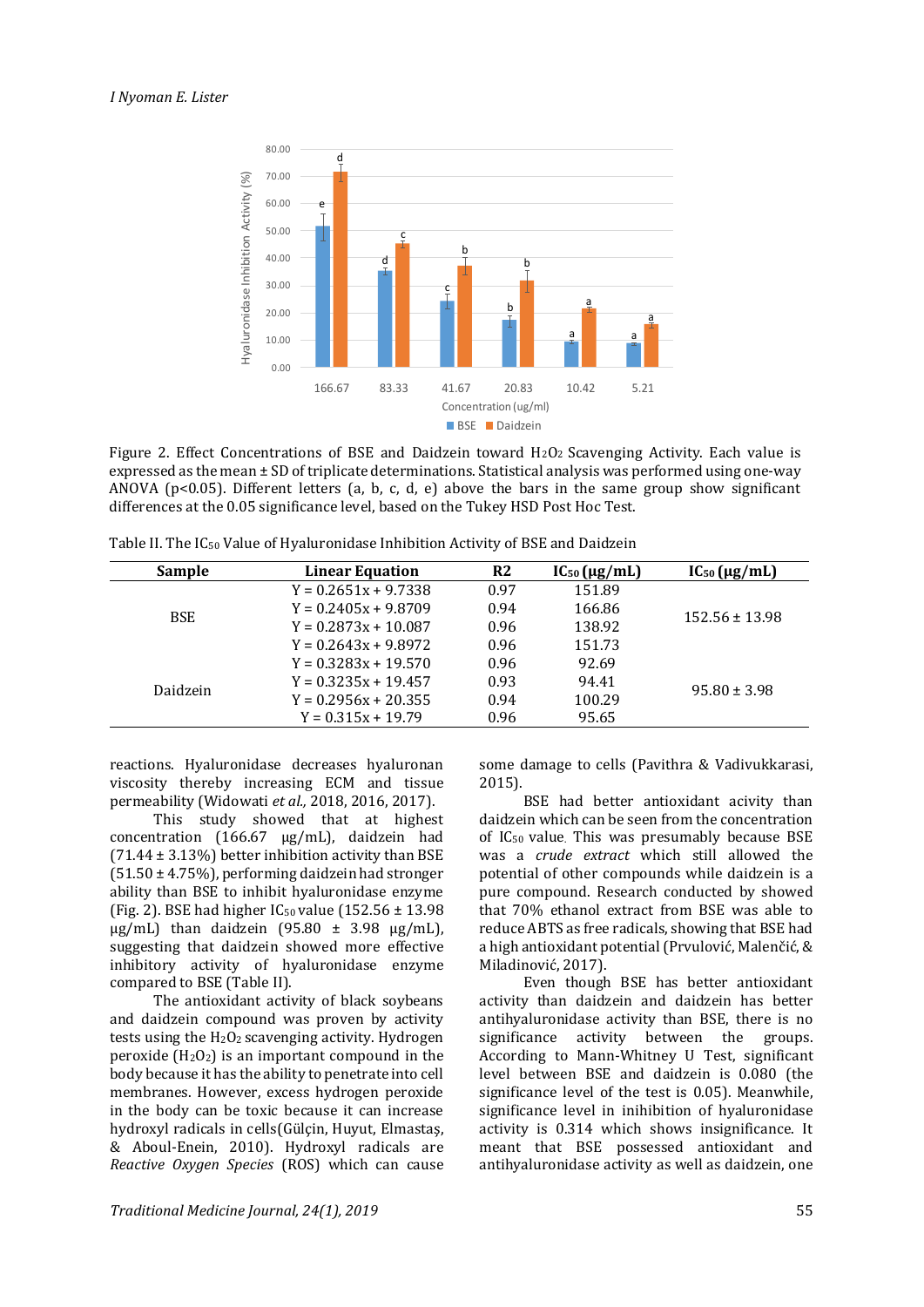of the strongest compound that has antioxidant ability in black soy bean.

The presence of antioxidant activity through H2O2 scavenging activity of BSE and daidzein compound had the potential as an aging inhibitor. Aging of the skin is associated with loss of moisture in the skin. Important molecules play a role in the moisture in the skin including glycosaminoglycan, hyaluronic acid and water (Baumann, 2007). Hyaluronic acid is the main molecule in extracellular matrix preparation. The main function of hyaluronic acid is to repair damage that occurs to the skin. Degradation of the extracellular matrix is directly related to enzymes that play a role in skin aging (Longo, 2003; Makrantonaki et al., 2012).

Enzymes playing a role in degrading hyaluronic acid is hyaluronidase. The *antiaging*  activity of BSE and daidzein compound was proven by the hyaluronidase inhibition test. The results showed that the two treatments had the ability to inhibit the hyaluronidase enzyme. The daidzein compound had better potential compared to the black soybean extract in inhibiting the activity of hyaluronidase enzymes. Isoflavones were included in phenolic compounds that have antioxidant activity and the most secondary metabolites produced by plants. In addition, isoflavone compounds are important for human health (Kim et al., 2006).

Black soybean (*Glycine max* (L.) Merr.) has two aglicans namely daidzein and genistein compounds and also has two glucosides namely daidzein and genistin (Silva et al., 2013). Daidzein is a natural antioxidant that has two mechanisms to inhibit free radicals. First, in the membrane liposomes, daidzein inhibits lipid oxidation by directly capturing free radicals (Liang et al., 2008). Both mechanisms of antioxidants indirectly by increasing the activity of antioxidant enzymes (Kampkötter et al., 2008).

### **CONCLUSION**

Black soybean extract can be used as an alternative aging therapy material because it contains phenolic compounds such as daidzein which functions as an antioxidant. This is supported by the results of the antioxidant activity test and the inhibition test of the hyaluronidase enzyme which is owned by BSE and daidzein compounds. The lack of side effects from BSE makes this extract and comparative compound as an alternative ingredient in making cosmetics.

#### **ACKNOWLEDGMENTS**

This research was supported by Biomolecular and Biomedical Research Center,

Aretha Medika Utama, Bandung, Indonesia. We thank to Rizal Rizal, Fajar Sukma Perdana, Zakiyatul Khoiriyah, Rismawati Laila Q, Ni Luh Wisma Ekayanti, Satrio Haryo B, Ubaydillah Munshy from Biomolecular and Biomedical Research Center, Aretha Medika Utama for their technical support.

#### **REFERENCES**

- Alghamdi, S., Migdadi, H., Khan, M., El-Harty, E. H., Ammar, M., Farooq, M., & Afzal, M. (2018). Phytochemical Profiling of Soybean (Glycine max (L.) Merr.) Genotypes Using GC-MS Analysis. In *Phytochemicals - Source of Antioxidants and Role in Disease Prevention*. InTech. <https://doi.org/10.5772/> intechopen.78035
- Baumann, L. (2007). Skin ageing and its treatment. *The Journal of Pathology*, *211*(2), 241–251. https://doi.org/10.1002/path.2098
- Clarkson, P. M., & Thompson, H. S. (2000). Antioxidants: what role do they play in physical activity and health? *The American Journal of Clinical Nutrition*, *72*(2), 637S– 646S. <https://doi.org/10.1093/ajcn/> 72.2.637S
- D Sumardi, Pancoro, A., Yulia, E., Musfiroh, I., Prasetiyono, J., Karuniawan, A., & Syamsudin, T. S. (2017). Potential of local black soybean as a source of the isoflavones daidzein and genistein. *International Food Research Journal*, *24*(5), 2140–2145.
- Garg, C., Khurana, P., & Garg, M. (2017). Molecular mechanisms of skin photoaging and plant inhibitors. *International Journal of Green Pharmacy*, *11*(2), 217–219.
- Gülçin, İ., Huyut, Z., Elmastaş, M., & Aboul-Enein, H. Y. (2010). Radical scavenging and antioxidant activity of tannic acid. *Arabian Journal of Chemistry*, *3*(1), 43–53. https://doi.org/10.1016/j.arabjc.2009.12.0 08
- Gupta, R. (2017). Soybean seed: A treasure trove of bioactive compounds. *Journal of Microbiology and Biotechnology Reports*, *1*(1), 5.
- Jadhav, V., Dhande, S., & Kadam, V. (2016). Cosmetic Sides Effect. *World Journal of Pharmacy and Pharmaceutical Sciences*, *6*(1), 327–343.
- Kampkötter, A., Chovolou, Y., Kulawik, A., Röhrdanz, E., Weber, N., Proksch, P., & Wätjen, W. (2008). Isoflavone daidzein possesses no antioxidant activities in cellfree assays but induces the antioxidant enzyme catalase. *Nutrition Research*, *28*(9), 620–628.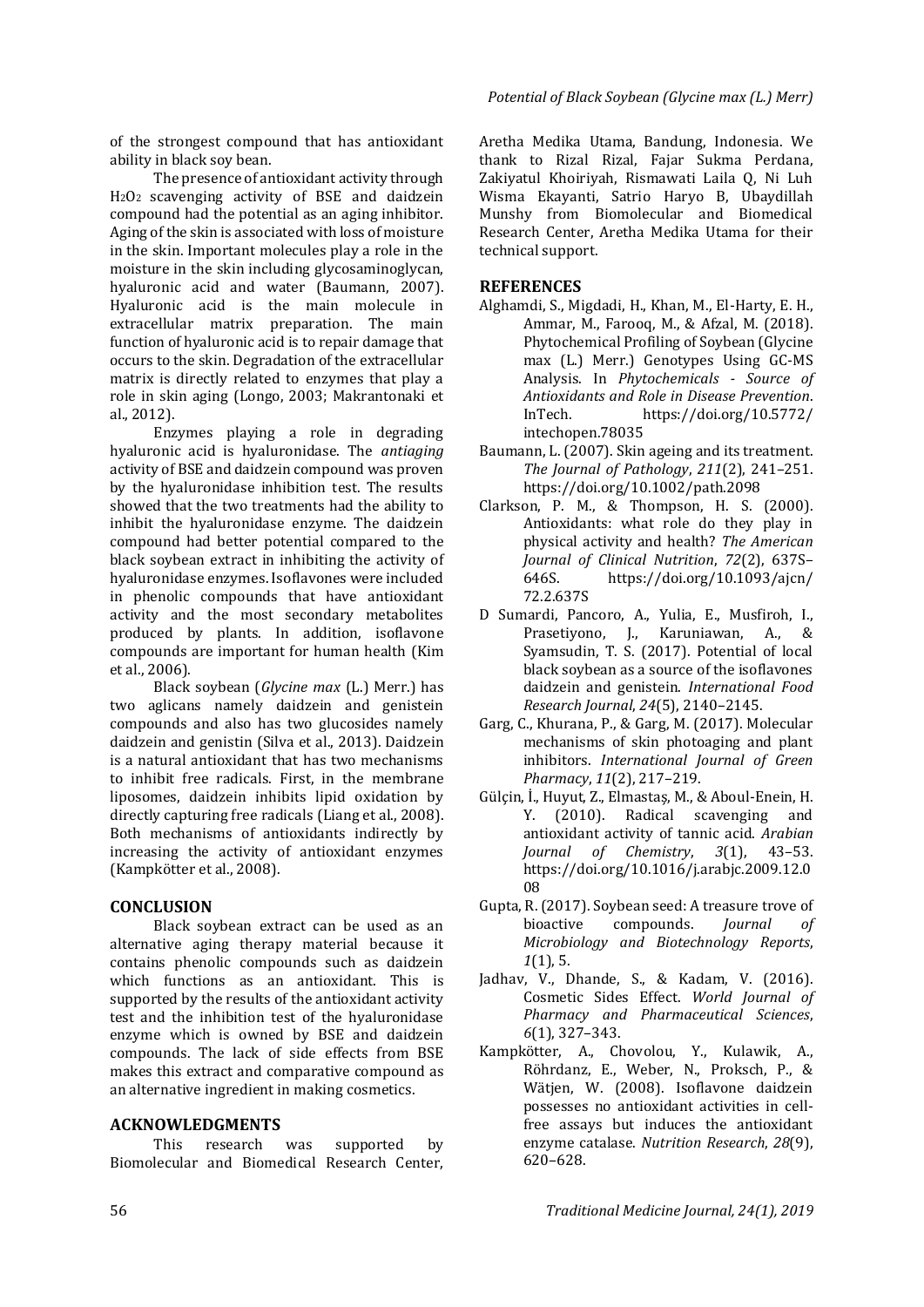https://doi.org/10.1016/j.nutres.2008.06. 002.

- Kenyon, C. J. (2010). The genetics of ageing. *Nature*, *464*(7288), 504–512. <https://doi.org/> 10.1038/nature08980.
- Kim, J. A., Jung, W. S., Chun, S. C., Yu, C. Y., Ma, K. H., Gwag, J. G., & Chung, I. M. (2006). A correlation between the level of phenolic compounds and the antioxidant capacity in cooked-with-rice and vegetable soybean (Glycine max L.) varieties. *European Food Research and Technology*, *224*(2), 259–270. [https://doi.org/10.1007/s00217-0](https://doi.org/10.1007/s00217-)06- 0377-y.
- Liang, J., Tian, Y.-X., Fu, L.-M., Wang, T.-H., Li, H.-J., Wang, P., … Skibsted, L. H. (2008). Daidzein as an Antioxidant of Lipid: Effects of the Microenvironment in Relation to Chemical Structure. *Journal of Agricultural and Food Chemistry*, *56*(21), 10376–10383. https:// doi.org/10.1021/jf801907m.
- Longo, V. D. (2003). Evolutionary Medicine: From Dwarf Model Systems to Healthy Centenarians? *Science*, *299*(5611), 1342– 1346. [https://doi.org/10.1126/science.](https://doi.org/10.1126/science) 1077991.
- Mahdi-Pour, B., Jothy, S. L., Latha, L. Y., Chen, Y., & Sasidharan, S. (2012). Antioxidant activity of methanol extracts of different parts of Lantana camara. *Asian Pacific Journal of Tropical Biomedicine*, *2*(12), 960–965. [https://doi.org/10.1016/S2221-1691\(13](https://doi.org/10.1016/S2221-1691(13) )60007-6.
- Makrantonaki, E., Brink, T. C., Zampeli, V., Elewa, R. M., Mlody, B., Hossini, A. M., … Zouboulis, C. C. (2012). Identification of Biomarkers of Human Skin Ageing in Both Genders. Wnt Signalling - A Label of Skin Ageing? *PLoS ONE*, *7*(11), e50393. <https://doi.org/> 10.1371/journal.pone.0050393.
- Mukherjee, P. K., Maity, N., Nema, N. K., & Sarkar, B. K. (2011). Bioactive compounds from natural resources against skin aging. *Phytomedicine*, *19*(1), 64–73. https:// doi.org/10.1016/j.phymed.2011.10.003.
- Mukhopadhyay, D., Dasgupta, P., Sinha Roy, D., Palchoudhuri, S., Chatterjee, I., Ali, S., & Ghosh Dastidar, S. (2016). A Sensitive In vitro Spectrophotometric Hydrogen Peroxide Scavenging Assay using 1,10- Phenanthroline. *Free Radicals and Antioxidants*, *6*(1), 124–132. https:// doi.org/10.5530/fra.2016.1.15.
- Ndlovu, G., Fouche, G., Tselanyane, M., Cordier, W., & Steenkamp, V. (2013). In vitro determination of the anti-aging potential of four southern African medicinal plants. *BMC*

*Complementary and Alternative Medicine*, *13*(1), 304. https://doi.org/10.1186/1472- 6882-13-304.

- Pavithra, K., & Vadivukkarasi, S. (2015). Evaluation of free radical scavenging activity of various<br>extracts of leaves from Kedrostis extracts of leaves from foetidissima (Jacq.) Cogn. *Food Science and Human Wellness*, *4*(1), 42–46. https://doi.org/10.1016/j.fshw.2015.02.00 1.
- Prvulović, D., Malenčić, Đ., & Miladinović, J. (2017). Antioxidant Activity and Phenolic Content of Soybean Seeds Extracts. *АГРОЗНАЊЕ*, *17*(2), 121. <https://doi.org/10.7251/> AGREN1602121P.
- Ramos-e-Silva, M., Celem, L. R., Ramos-e-Silva, S., & Fucci-da-Costa, A. P. (2013). Anti-aging cosmetics: Facts and controversies. *Clinics in Dermatology*, *31*(6), 750–758. https:// doi.org/10.1016/j.clindermatol.2013.05.01 3.
- Silva, L. R., Pereira, M. J., Azevedo, J., Gonçalves, R. F., Valentão, P., de Pinho, P. G., & Andrade, P. B. (2013). Glycine max (L.) Merr., Vigna radiata L. and Medicago sativa L. sprouts: A natural source of bioactive compounds. *Food Research International*, *50*(1), 167– 175. [https://doi.org/10.1016/j.foodres.](https://doi.org/10.1016/j.foodres) 2012.10.025.
- Tu, P., & Tawata, S. (2015). Anti-Oxidant, Anti-Aging, and Anti-Melanogenic Properties of the Essential Oils from Two Varieties of Alpinia zerumbet. *Molecules*, *20*(9), 16723– 16740.<https://doi.org/10.3390/molecules> 200916723.
- Widowati, W., Fauziah, N., Heddy Herdiman, Afni, M., Afifah, E., Kusuma, H. sari W., … Rihibiha, D. D. (2018). Antioxidant and Antiaging Activities of Jasminum Sambac Extract, and its Compounds. *Journal Report in Phamrceutical Sciences*, *7*(3), 270–285.
- Widowati, W., Fauziah, N., Herdiman, H., Afni, M., Afifah, E., Kusuma, H. S. W., … Rihibiha, D. D. (2016). Antioxidant and Anti Aging Assays of Oryza sativa Extracts, Vanillin and Coumaric Acid. *Journal of Natural Remedies*, *16*(3), 88. <https://doi.org/10.18311/> jnr/2016/7220.
- Widowati, W., Rani, A. P., Hamzah, R. A., Arumwardana, S., Afifah, E., Kusuma, H. S. W., … Amalia, A. (2017). Antioxidant and Antiaging Assays of Hibiscus sabdariffa Extract and Its Compounds. *Natural Product Sciences*, *23*(3), 192. <https://doi.org/> 10.20307/nps.2017.23.3.192.
- Wlaschek, M., Tantcheva-Poór, I., Naderi, L., Ma, W., Schneider, L. A., Razi-Wolf, Z., …

*Traditional Medicine Journal, 24(1), 2019* 57